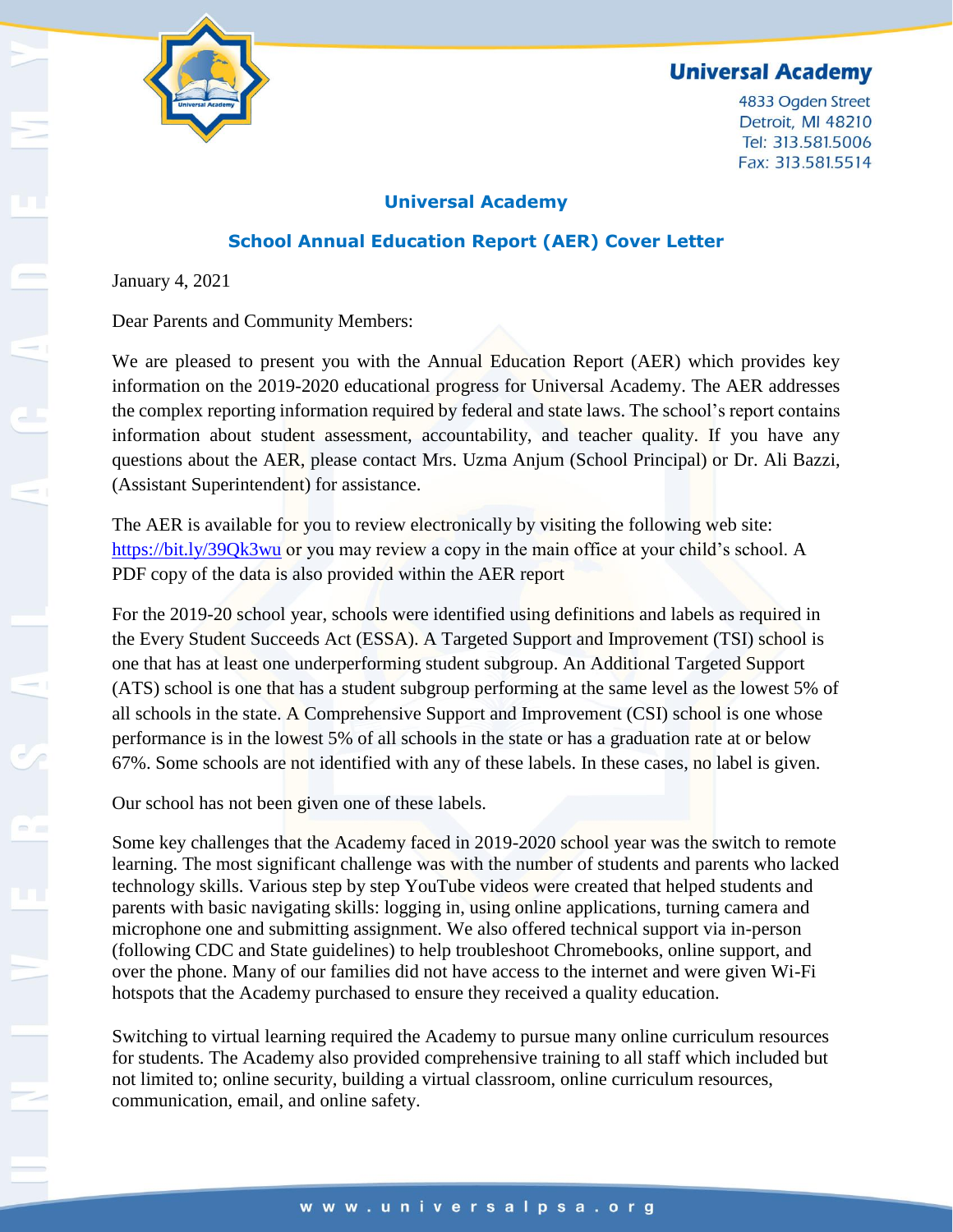

4833 Ogden Street Detroit, MI 48210 Tel: 313.581.5006 Fax: 313.581.5514

Since March, a series of step by step instructional videos has been created for students and parents on many different applications. Links to the videos are available in the Google classroom for easy access by both students and parents.

State law requires that we also report additional information.

#### 1. PROCESS FOR ASSIGNING PUPILS TO THE SCHOOL

Section 504 of the Revised School Code states that public school academies shall neither charge tuition nor discriminate in pupil admissions policies or practices on the basis of intellectual or athletic ability, measures of achievement aptitude, status as a handicapped person, or any other basis that would be illegal if used by a Michigan public school district. Details are outlined in the Academy's Board Approved Application & Enrollment Procedures assuring the following:

- Academy enrollment shall be open to all individuals who reside in Michigan. Except for a foreign exchange student who is not a United States citizen, a public school academy shall not enroll a pupil who is not a Michigan resident.
- Academy admissions may be limited to pupils within a particular range/grade level or on any other basis that would be legal if used by a Michigan public school district.
- The Academy Board may establish a policy providing enrollment priority to siblings of currently enrolled pupils and Board Members/Academy employees.
- The Academy shall allow any pupil who was enrolled in the immediately preceding academic year to re-enroll in the appropriate age range/grade level unless that grade is not offered.
- No student may be denied participation in the application process due to lack of student records. Homeless liaison ensures homeless children and unaccompanied youth are enrolled in and have an opportunity to succeed in school.
- If the Academy receives more applications for enrollment than there are spaces available, pupils shall be selected for enrollment through a random selection drawing.

Universal Academy is a single school building district in which all students are equitably assigned to the same building and have equal access to full facility, programs, resources, technology, highly qualified staff and curriculum.

#### 2. THE STATUS OF THE 3-5 YEAR SCHOOL IMPROVEMENT PLAN

At Universal Academy, Comprehensive Needs Assessment (CNA) is an ongoing and continuous process of analyzing data as it is readily available throughout the school year and involves all key stakeholders including staff, parents, students and community members. Ongoing assessment, evaluation, mentoring/training and support is facilitated by the District through the Central Office who work closely with and lead the School Improvement (SI) Teams.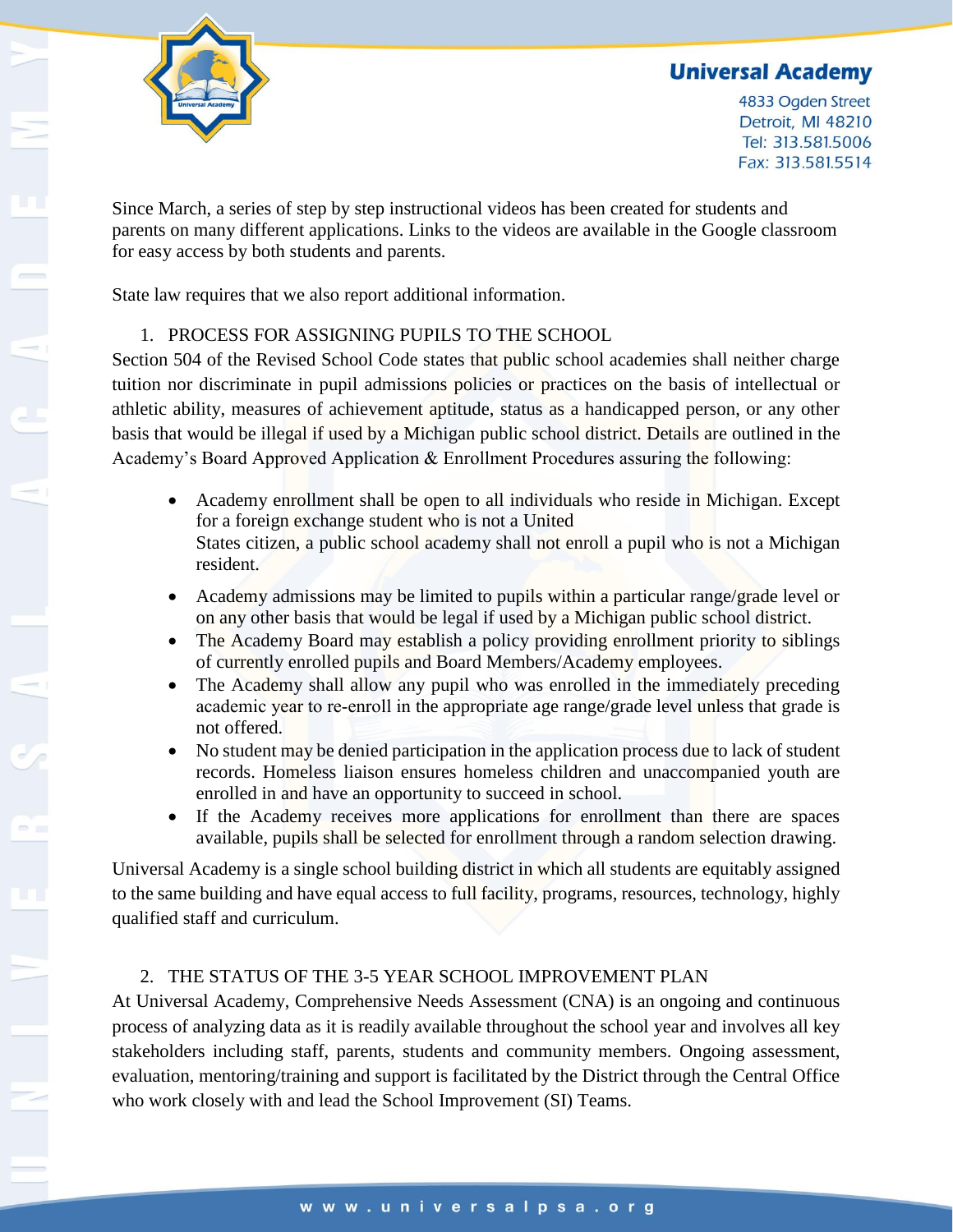

4833 Ogden Street Detroit, MI 48210 Tel: 313.581.5006 Fax: 313.581.5514

We utilize the School Improvement Framework (SIF) Process Cycle which has four (4) major components that cycle in a continuous process.

- Gather Data Where are we now (status) and where do we want to be (goals)?
- Study/Analyze What did the data/information we collected tell us?
- Plan How do we organize our work so that it aligns to our goals and resources?
- Do Staff implements the strategies and action steps outlined in the plan.
- Gather Data II Where are we now (status) and did we reach our goals?

While the CNA is recommended to be conducted once every three to five years and revisited annually, the Academy completes it annually with updates made throughout the year as new data is made available. MICIP will be used as the online tool to complete the School Data Profile which is a comprehensive analysis of our CNA.

The Academy's School-wide Reform Strategies (SRS), commonly referred to as the school goals, are derived from the CNA and are focused on helping all students reach the State's standards. School goals are comprehensively written to cover all programs and services in keeping with accountability, transparency & reporting requirements. Implementation of these strategies with needed resources/materials, and professional development, to provide an enriched and accelerated curriculum for all students, are accounted for. The Academy has utilized MICIP District/School Improvement Plan Goals online, which allows staff to describe and present strategies in an action plan format within the consolidated, District‐wide Improvement Plan.

The Academy's strategies address the needs of all student but particularly those of whom are low achieving, and meet the needs of students representing all major subgroups participating in our School-Wide Title I Program. Teachers are directed to meet student needs in utilizing our School Improvement Plan strategies, with continuous analysis to determine if student needs are met. CNA data and School Improvement Teams (SIT) review and evaluate continually to demonstrate how the SIP strategies are effective and how they are increasing student achievement, allowing the Academy to continue to meet district and school accountability requirements.

The Academy's Goals & Objectives continue to address Title I assurances. The Academy's SIP has been submitted via AdvancED (for 2020-2021 will be in MICIP) online planning tools by the deadline and will be available at the school upon request.

#### 3. A BRIEF DESCRIPTION OF EACH SPECIALIZED SCHOOL

Universal Academy is a public school academy that is authorized by Oakland University and was founded in 1998 by Mrs. Nawal Hamadeh, Superintendent and is managed by Hamadeh Educational Services, Inc., the Academy's educational service provider.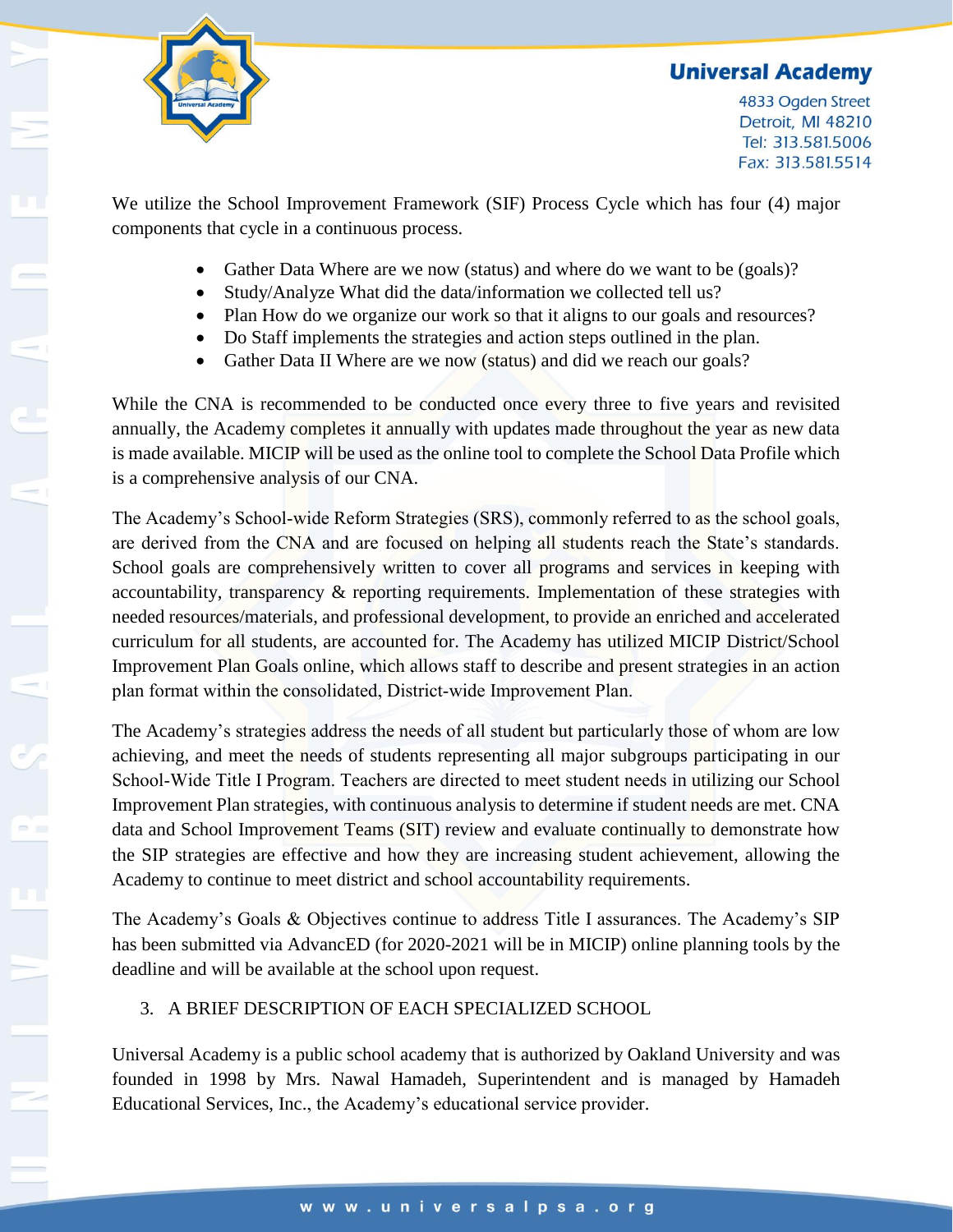

4833 Ogden Street Detroit, MI 48210 Tel: 313.581.5006 Fax: 313.581.5514

Since our inception, we continue to make progress in achieving the mission and goals envisioned by our founder. Through the publication of this report, we are sharing that progress with others, along with our plans for continued growth and improvement into the future.

Universal Academy is not considered a specialized school.

4. IDENTIFY HOW TO ACCESS A COPY OF THE CORE CURRICULUM, A DESCRIPTION OF ITS IMPLEMENTATION, AND AN EXPLANATION OF THE VARIANCES FROM THE STATE'S MODEL

Our district's curriculum is housed in Rubicon/Atlas an online based software program. Atlas is designed to electronically encompass the entire process of curriculum mapping in direct correlation to the Michigan Department of Education's (MDE) learning standards and Common Core standards for each grade level. Atlas allows for personalization in terms of curriculum mapping by allowing each teacher to download reports to their own dashboard for yearlong planning purposes, assessment categorizing and curriculum pacing.

The district is in full implementation with the curriculum as Universal Academy is in direct alignment with the MDE and Common Core Standards. All units are designed with the required learning standards. There is little to no variation with the state mandated learning standards. Teachers meet on a weekly basis as a grade level team and or department to review their units and lesson plan to ensure vertical and horizontal alignments are taking place.

To get a copy of the district's core curriculum the parent and or perspective parent can come into the main office and request (in writing) a copy of the core curriculum they want. At that point, the curriculum coordinator and or principal will download the curriculum documents for the parent in paper format within 3-5 days. The district will then reach out to the parent who made the request to let them know the file is ready to be picked up.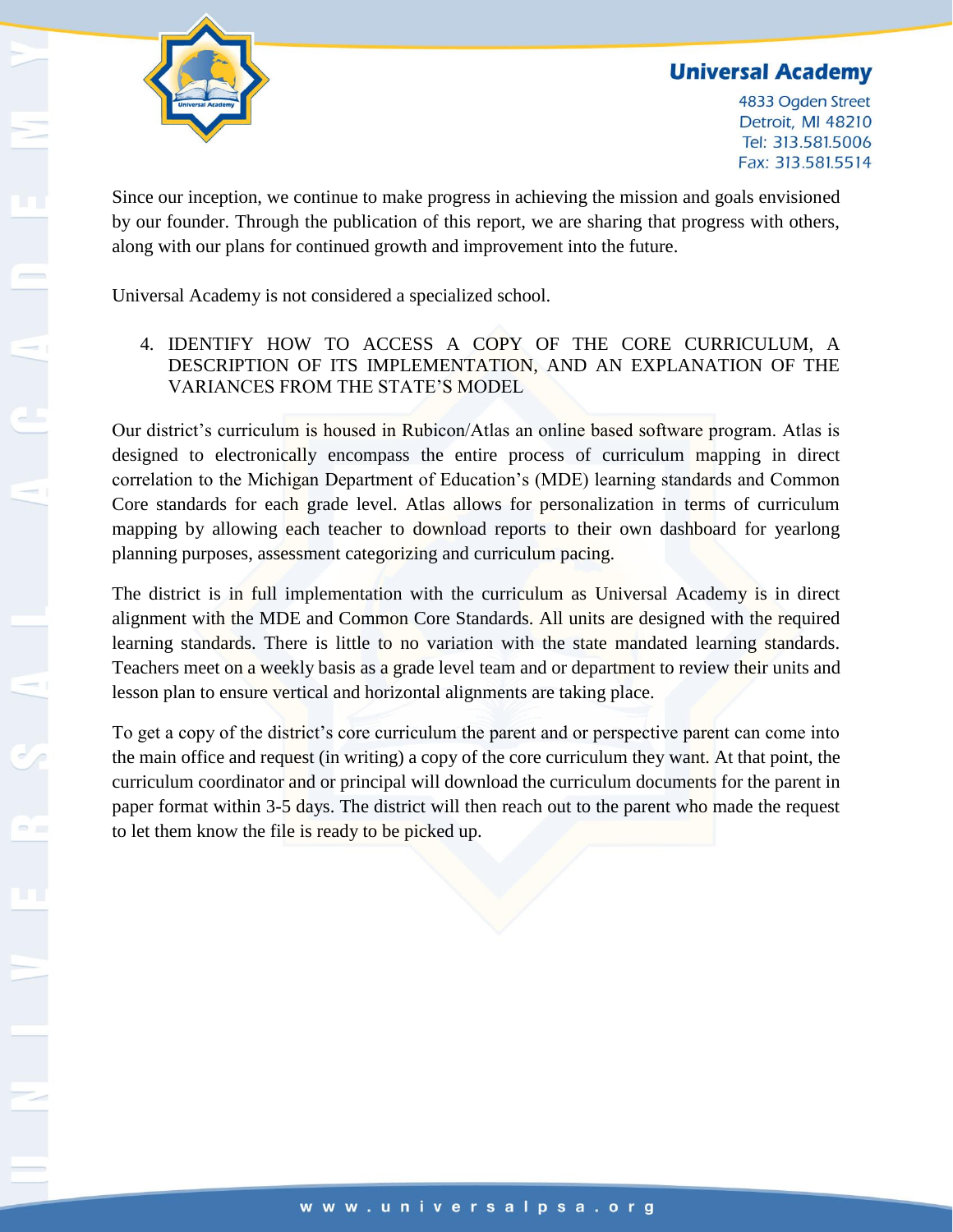

4833 Ogden Street Detroit, MI 48210 Tel: 313.581.5006 Fax: 313.581.5514

5. THE AGGREGATE STUDENT ACHIEVEMENT RESULTS FOR ANY LOCAL COMPETENCY TESTS OR NATIONALLY NORMED ACHIEVEMENT TESTS



#### www.universalpsa.org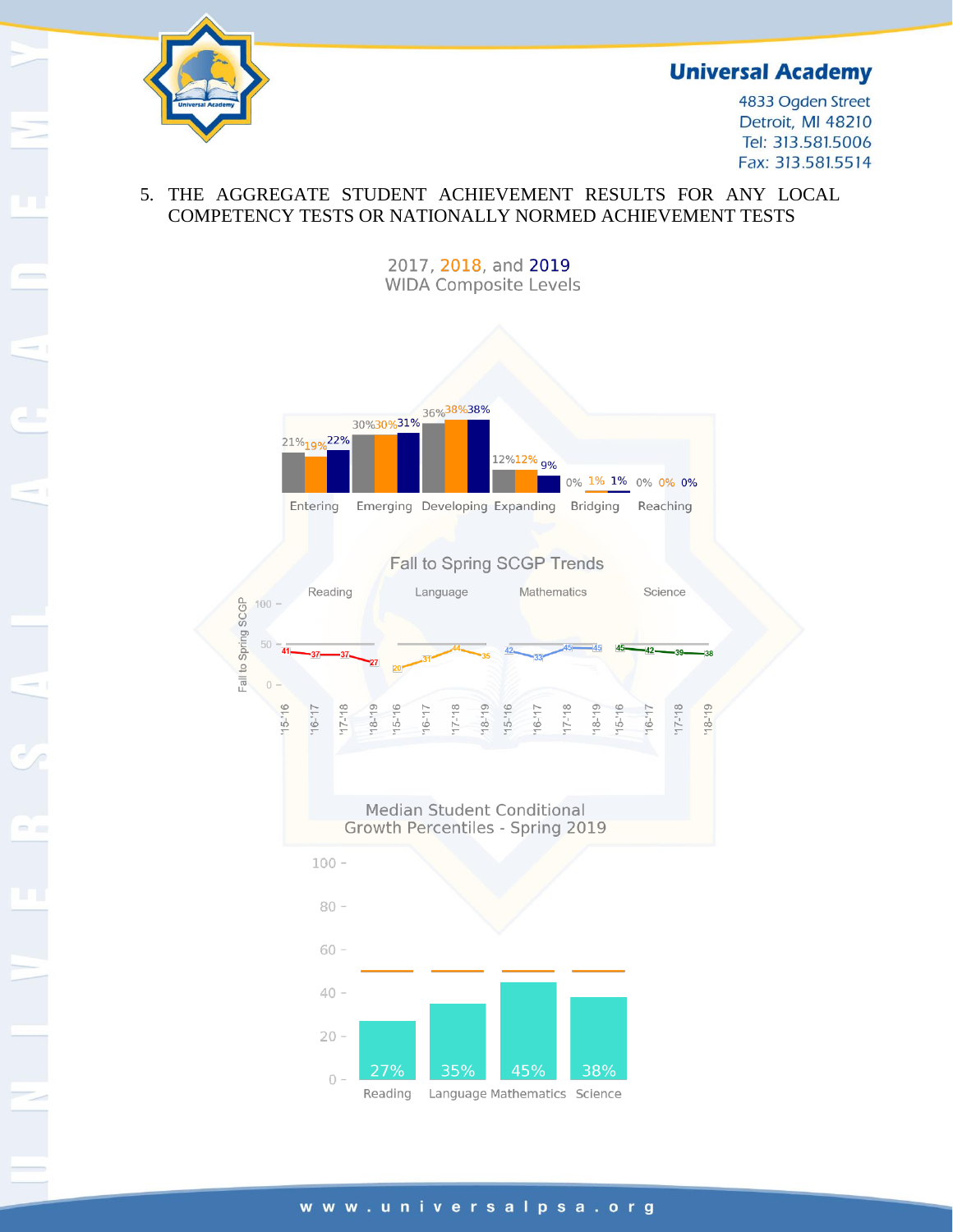

4833 Ogden Street Detroit, MI 48210 Tel: 313.581.5006 Fax: 313.581.5514



# PSAT and SAT "College Ready" Rates

6. IDENTIFY THE NUMBER AND PERCENT OF STUDENTS REPRESENTED BY PARENTS AT PARENT-TEACHER CONFERENCES

| Year    | <b>Student</b><br><b>Count</b> | <b>Percentage</b> | <b>Follow-Up</b> |
|---------|--------------------------------|-------------------|------------------|
| 2016-17 | 716                            | 100%              | n/a              |
| 2017-18 | 730                            | 100%              | n/a              |
| 2018-19 | 702                            | 75%               | 25%              |
| 2019-20 | 702                            | 85%*virtually     | 15%*virtually    |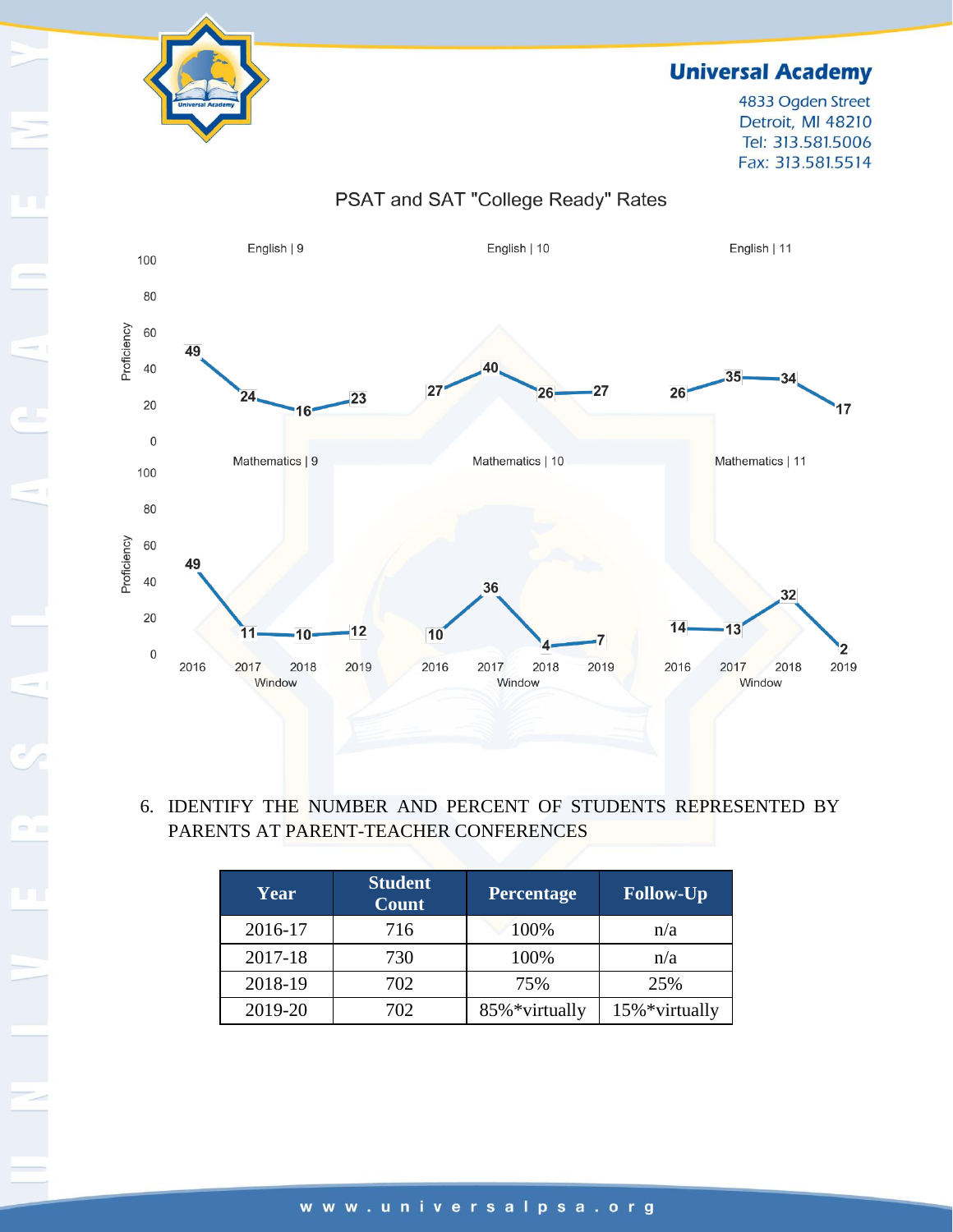

4833 Ogden Street Detroit, MI 48210 Tel: 313.581.5006 Fax: 313.581.5514

#### THE NUMBER AND PERCENT OF POSTSECONDARY ENROLLMENTS (DUAL ENROLLMENT)

Number of students 2016-17: 38 Percent from total population: 10% (of all HS students)

Number of students 2017-18: 43 Percent from total population: 18% (of all HS students)

Number of students 2018-19: 32 Percent from total population: 13% (of all HS students)

Number of students 2019-20: 32 Percent from total population: 13% (of all HS students)

#### THE NUMBER OF COLLEGE EQUIVALENT COURSES OFFERED (AP)

2016-17: N/A 2017-18: 2 2018-19: 2 2019-20: 2

THE NUMBER AND PERCENTAGE OF STUDENTS ENROLLED IN COLLEGE EQUIVALENT COURSES (AP)

> 2016-17: N/A 2017-18: 20 (9%) 2018-19: 17 (7%) 2019-20: 15 (7%)

THE NUMBER AND PERCENTAGE OF STUDENTS RECEIVING A SCORE LEADING TO COLLEGE CREDIT

> 2016-17: N/A 2017-18: 0 (0%) 2018-19: 3 (18%) 2019-20: 0 (0%)